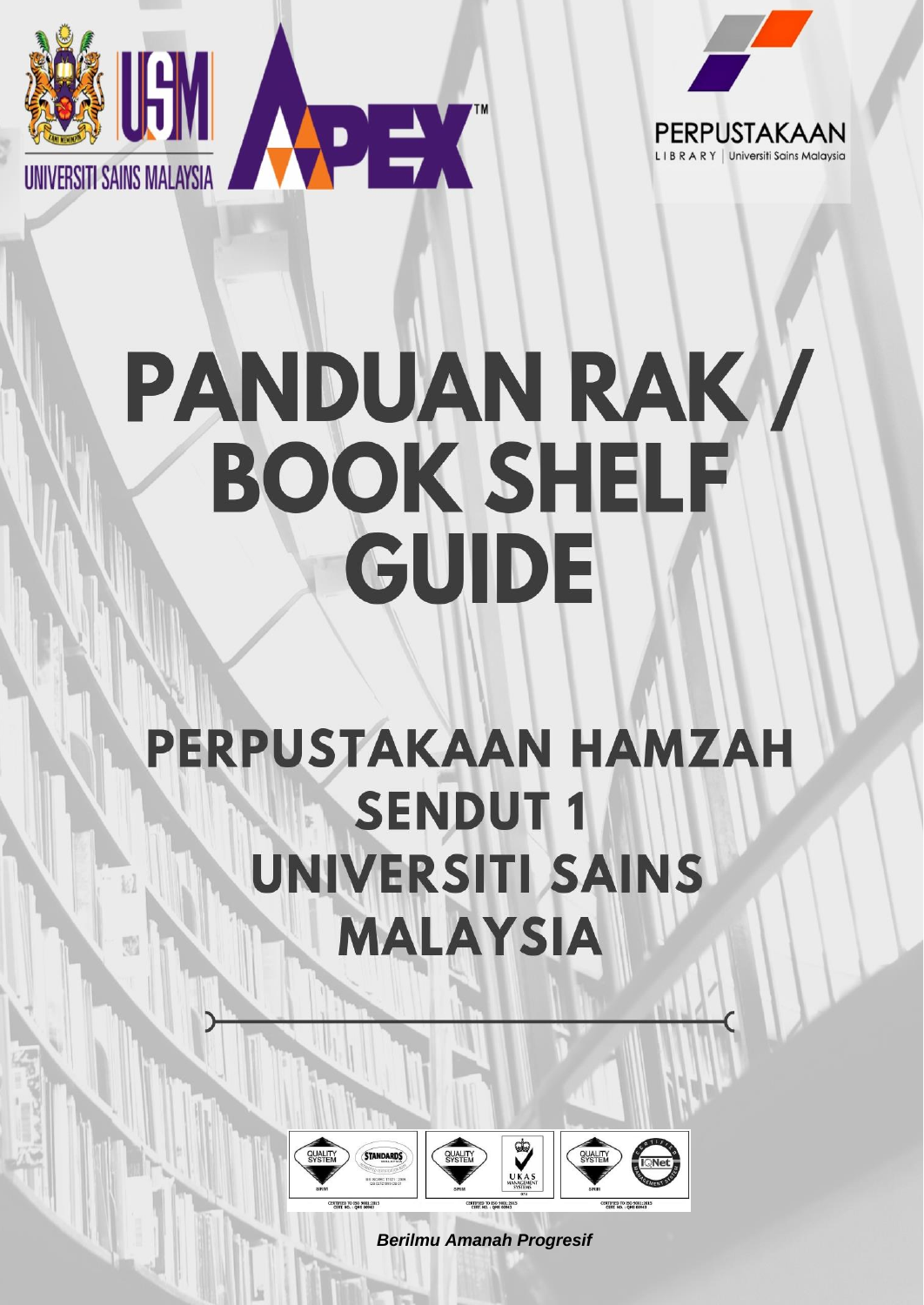# **TINGKAT SATU** */ LEVEL ONE*

## **RAK TERBUKA** */ OPEN SHELF*

#### *KOLEKSI BAHASA MALAYSIA*

| NO. STAK /<br><b>STACK NO.</b> | <b>DARI / FROM</b> | <b>HINGGA / TO</b> |
|--------------------------------|--------------------|--------------------|
| 1A                             | mfA1               | mfHJ9999           |
| 1B                             | mfHN1.A            | mfPN9999           |
| 2A                             | mfQ1.A             | mfZ9000.Z          |
| 2B                             | mA1                | mBF637.N           |
| 3A                             | mBF637.P           | mBP39.Z            |
| 3B                             | mBP40.A            | mBP75.R            |
| 4A                             | mBP75.S            | mBP130.2.Z         |
| 4B                             | mBP130.3.A         | mBP139.Z           |
| 5A                             | mBP140.A           | mBP161.2.L         |
| 5B                             | mBP161.2.M         | mBP166.72.Z        |
| 6A                             | mBP166.73.A        | mBP173.66.Z        |
| 6B                             | mBP173.7.A         | mBP184.8.Z         |
| 7A                             | mBP184.9.A         | mBP190.5.P8Z       |
| 7B                             | mBP190.5.P9A       | mD199.3.Z          |
| 8A                             | mD200.A            | mDS524.Z           |
| 8B                             | mDS525.A           | mDS595.6.H         |
| <b>9A</b>                      | mDS595.6.I         | mDS597.L           |
| <b>9B</b>                      | mDS597.M           | mDS637.Z           |
| 10A                            | mDS638.A           | mG70.3.Z           |
| 10B                            | mG70.4.A           | mGN399.Z           |
| 11A                            | mGN400.A           | mHB135.A           |
| 11B                            | mHB135.B           | mHB3647.I          |
| 12A                            | mHB3647.J          | mHC447.I           |
| 12B                            | mHC447.J           | mHD891.Z           |
| 13A                            | mHD892.A           | mHF5385.Z          |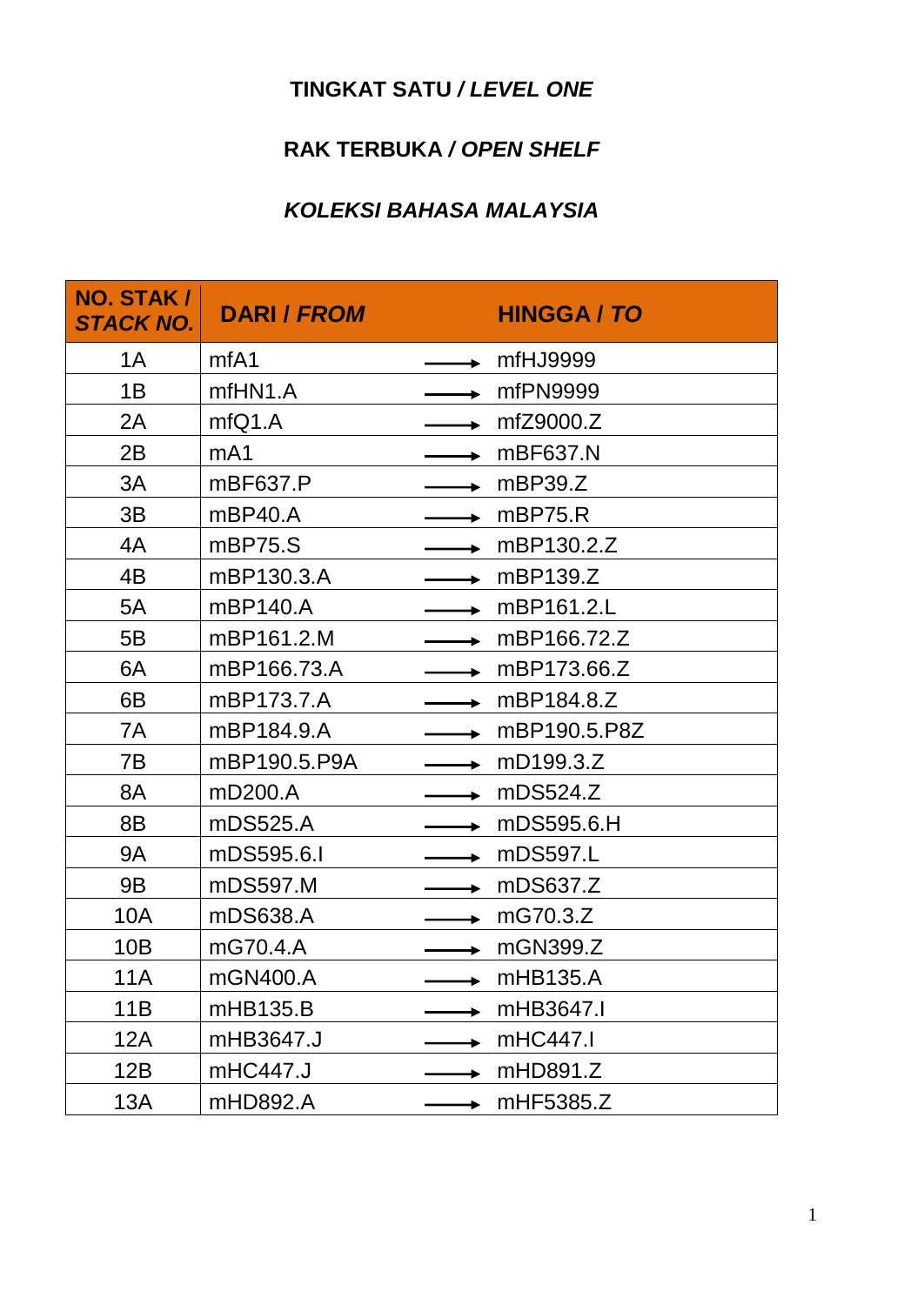| NO. STAK /<br><b>STACK NO.</b> | <b>DARI / FROM</b> | <b>HINGGA / TO</b> |
|--------------------------------|--------------------|--------------------|
| 13B                            | mHF5386.A          | mHF5719.Z          |
| 14A                            | mHF5720.A          | mH N17.Z           |
| 14B                            | mHN18.A            | mHT166.I           |
| <b>15A</b>                     | mHT166.J           | mJJ9999            |
| 15B                            | mJK1.A             | mJX1291.L          |
| 16A                            | mJX1291.M          | mKPG1549.Z         |
| 16B                            | mKPG1550.A         | mLB1025.A797       |
| 17A                            | mLB1025.A798       | mLB1051.E          |
| 17B                            | mLB1051.H          | mLB1588.Z          |
| 18A                            | mLB1589.A          | mLB1643.4.K        |
| 18 <sub>B</sub>                | mLB1643.4.L        | mLB1776.J          |
| 19A                            | mLB1776.K          | mN40.A             |
| 19B                            | mN40.B             | mP121.C            |
| 20A                            | mP121.D            | mPL5065.I          |
| 20B                            | mPL5065.J          | mPL5075.Z          |
| 21A                            | mPL5076.A          | mPL5104.Z          |
| 21B                            | mPL5104.1.A        | mPL5117.P1         |
| 22A                            | mPL5117.P2         | mPL5129.42.Z       |
| 22B                            | mPL5129.43.A       | mPL5131.1.A6       |
| 23A                            | mPL5131.1.A7       | mPL5134.1.Z        |
| 23B                            | mPL5134.2.A        | mPL5136.1.R393B    |
| 24A                            | mPL5136.1.R393C    | mPL5136.33.S648    |
| 24B                            | mPL5136.33.S649    | mPL5136.53.S       |
| 25A                            | mPL5136.53.T       | mPL5136.83.A283    |
| 25B                            | mPL5136.83.A284    | mPN149.Z           |
| 26A                            | mPN150.A           | mQA76.73.B         |
| 26B                            | mQA76.73.C         | mQC23.T            |
| 27A                            | mQC23.V            | mQD79.15A          |
| 27B                            | mQD79.15B          | mQD516.Z           |
| 28A                            | mQD517.A           | mQK711.Z           |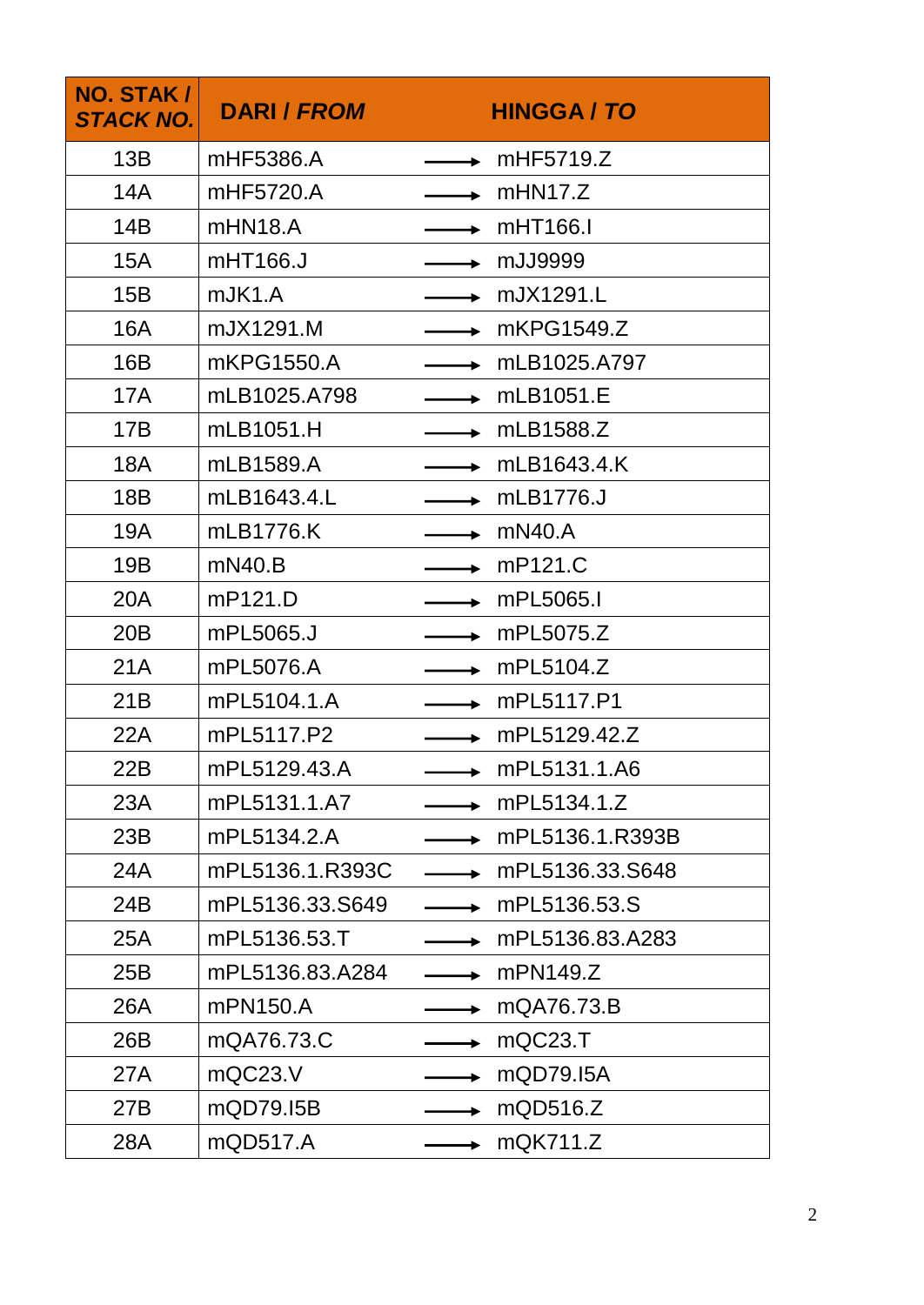| NO. STAK /<br><b>STACK NO.</b> | <b>DARI / FROM</b> | <b>HINGGA/TO</b>            |
|--------------------------------|--------------------|-----------------------------|
| 28B                            | mQK711.1.A         | $\longrightarrow$ mQR360.Y  |
| 29A                            | mQR361.A           | mS999                       |
| 29B                            | mSA.1              | $\rightarrow$ mTA645.L      |
| 30A                            | mTA645.M           | $\longrightarrow$ mTK7874.Z |
| 30 <sub>B</sub>                | mTK7875.A          | mZA                         |

## **KOLEKSI KANAK-KANAK**

| <b>NO. STAK /</b><br>STACK NO. | <b>DARI / FROM</b> | <b>HINGGA / TO</b>              |
|--------------------------------|--------------------|---------------------------------|
|                                | mPL5141.A          | $\longrightarrow$ mPL5141.2.271 |
|                                | mPL5141.2.M293     | $\longrightarrow$ mPL5141.3.Z   |

## **KOLEKSI PUSAT ISLAM**

| STACK NO. | NO. STAK / DARI / FROM | <b>HINGGA / TO</b>              |
|-----------|------------------------|---------------------------------|
|           | fB1                    | $\overbrace{\hspace{2.5cm}}^{}$ |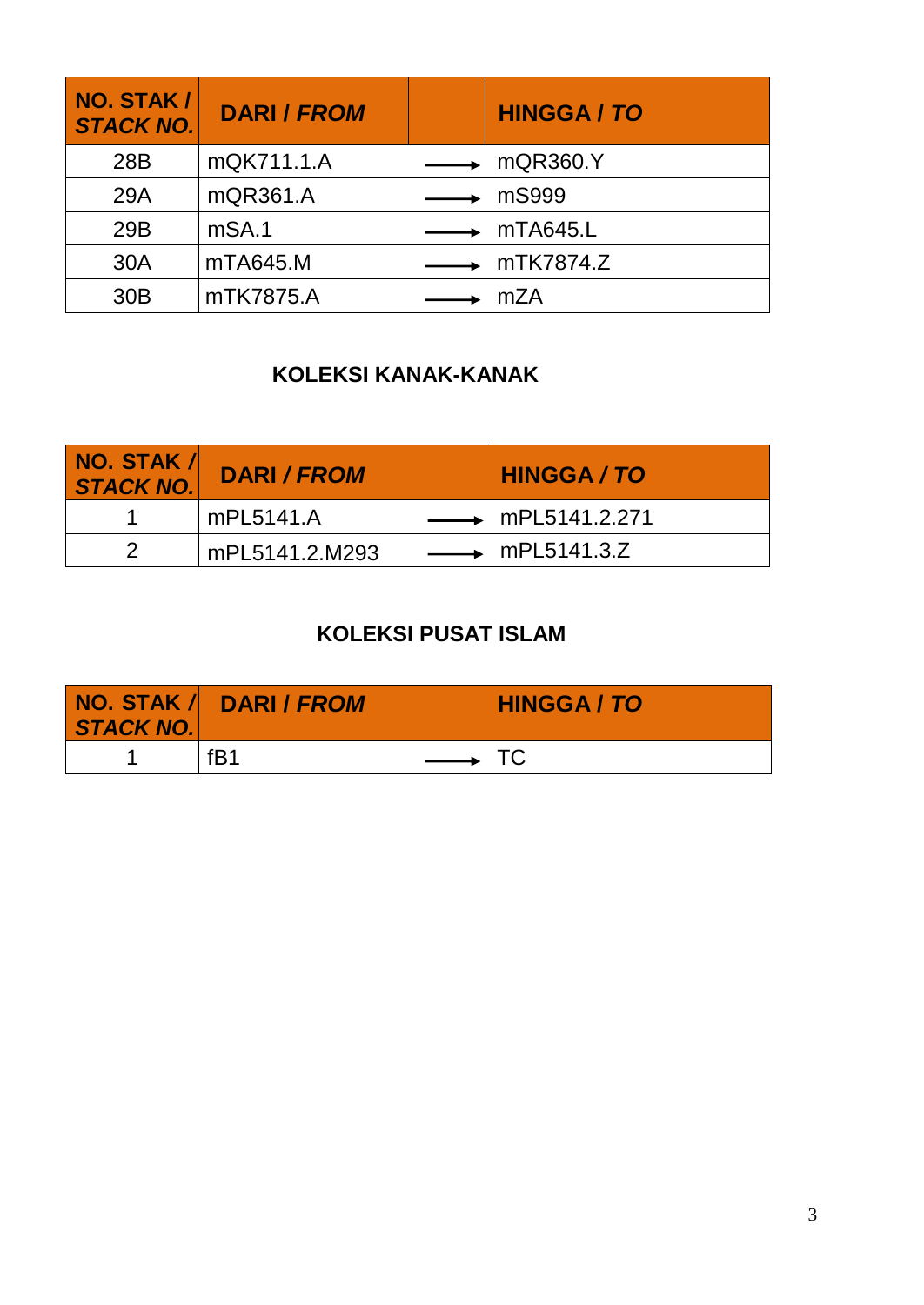#### **TINGKAT SATU** */ LEVEL ONE*

## **KOLEKSI SIMPANAN KHAS (KSK) 1B-8B** */ SPECIAL COLLECTION*

#### **KOLEKSI PENDIDIKAN JARAK JAUH (PPJJ) 9A-12A** */ DISTANCE EDUCATION COLLECTION*

#### **KOLEKSI PEPERIKSAAN AM KERAJAAN 12B** */ GOVERNMENT GENERAL EXAMINATION COLLECTION*

| NO. STAK /<br><b>STACK NO.</b> | <b>DARI / FROM</b>  | <b>HINGGA/TO</b>         |
|--------------------------------|---------------------|--------------------------|
| 1A                             |                     | <b>KOSONG</b>            |
| 1B                             | rfB41.E56           | fZ700.9.S47 1994         |
| 2A                             | AC25.B              | D521.R634                |
| 2B                             | D643.A7             | DS730.W647               |
| 3A                             | <b>DS734.H</b>      | HB871 A543               |
| 3B                             | <b>HB871.E</b>      | HF5635.P9968             |
| 4A                             | <b>HF5635.R</b>     | HV95.L373                |
| 4 <sub>B</sub>                 | <b>HV95.M</b>       | LB1579.E5F853            |
| 5A                             | LB1579.E5G          | P291.S813.2000           |
| 5B                             | P291.T              | rZ6958.M2R719            |
| 6A                             | Q127.C5C            | QD251.2.F415             |
| 6B                             | QD251.2.H           | TX911.3.S3M3591          |
| 7A                             | AP95.M2D            | ML3797.A2E84             |
| 7B                             | P <sub>9</sub> .D   | Q4.D515                  |
| 8A                             | <b>ARTIKEL 1</b>    | <b>ARTIKEL 1253</b>      |
| 8B                             | <b>ARTIKEL 1611</b> | <b>BUKU BERILUSTRASI</b> |
| <b>9A</b>                      | fB74.P              | fTS155.H474              |
| 9 <sub>B</sub>                 | <b>B99M2A</b>       | HB171.5.M651             |
| 10A                            | HB171.5.N           | HN686.D4414              |
| 10B                            | HN700.6.A8          | PN45.H129                |
| <b>11A</b>                     | <b>PN45.T</b>       | QD31.2.G195              |
| 11B                            | QD31.2.K            | QK641.B6884              |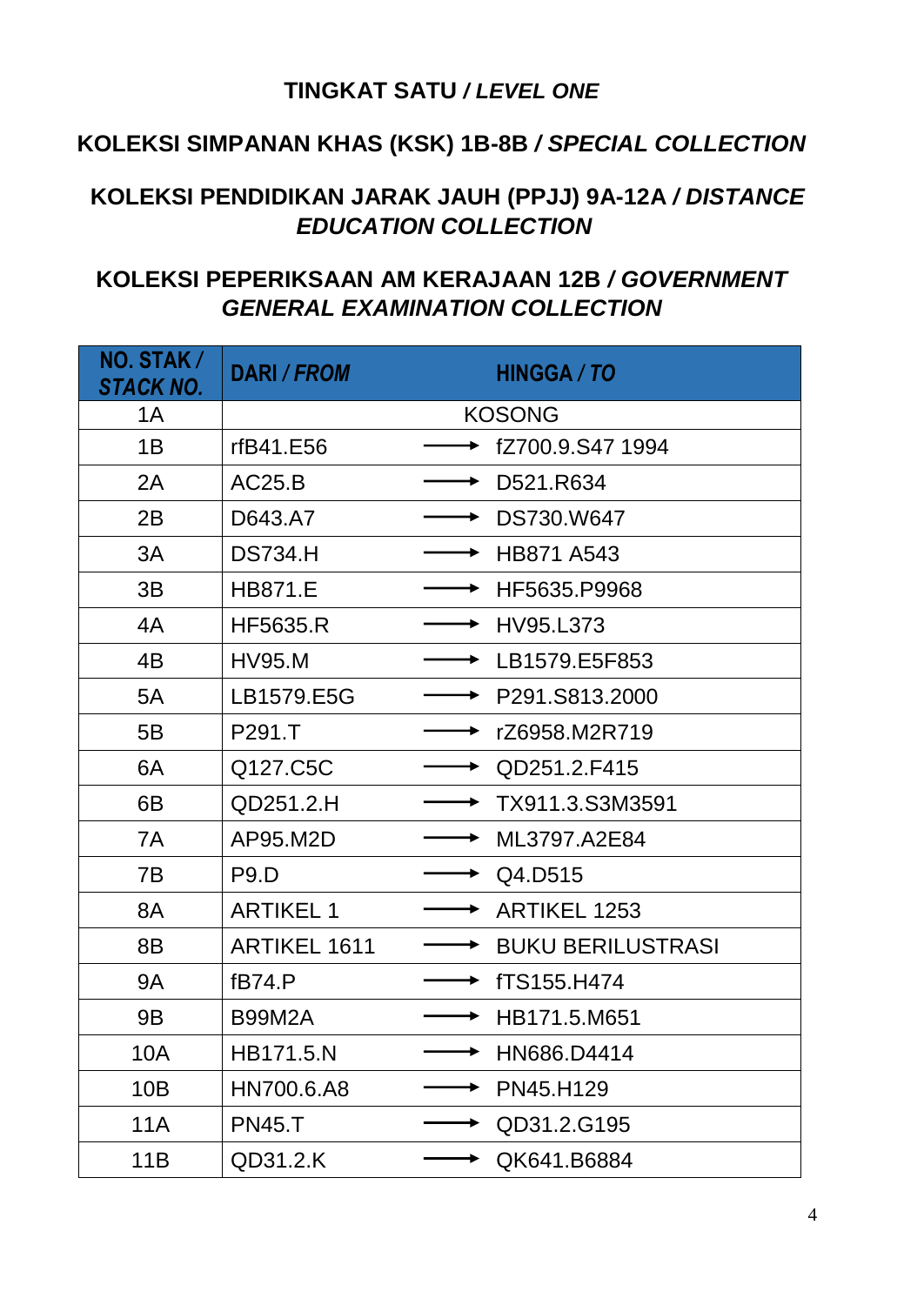| $NO.$ STAK $/$<br>STACK NO. | DARI / FROM  | HINGGA / TO                     |
|-----------------------------|--------------|---------------------------------|
| 12A                         | QK641.C      | $\longrightarrow$ rZ7164.D3Z49  |
| 12B                         | MODUL JIB101 | $\longrightarrow$ MODUL JUL 401 |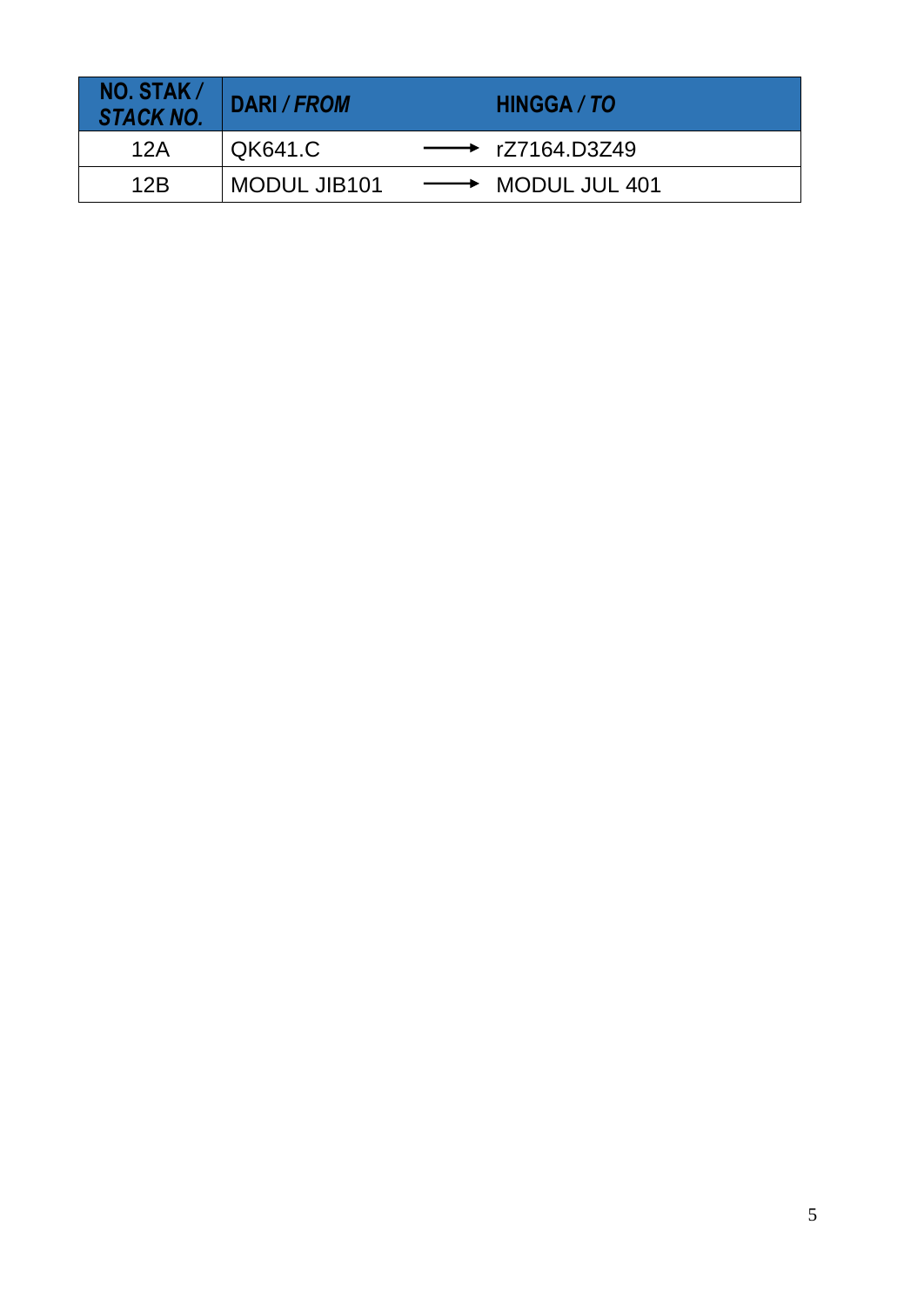#### **TINGKAT DUA** */ LEVEL TWO*

#### **RAK TERBUKA** */ OPEN SHELF*

#### **KOLEKSI SAINS KEMASYARAKATAN & ILMU KEMANUSIAAN** */ SOCIAL SCIENCE & HUMANITIES COLLECTION*

| NO. STAK/<br><b>STACK NO.</b> | <b>DARI / FROM</b> | <b>HINGGA / TO</b> |
|-------------------------------|--------------------|--------------------|
| 1A                            | ffA1               | fBP130.4.R         |
| 1B                            | fBP130.4.S         | <b>fDR9999</b>     |
| 2A                            | fD1                | fGB9999            |
| 2B                            | fGC1               | fHA9999            |
| 3A                            | fHB1               | <b>fHC9999</b>     |
| 3B                            | fHD1               | fHD1417.G          |
| 4A                            | fHD1417.H          | fHE9999            |
| 4B                            | fHF1               | fHF5634            |
| 5A                            | fHF5635.A          | fHL9999            |
| 5B                            | fHM1               | fHZ9999            |
| 6A                            | fJ1                | fLB1040            |
| 6B                            | fLB1041            | <b>fLB2843</b>     |
| 7A                            | fLB2844            | fN6250             |
| 7B                            | fN6260             | <b>fNA740</b>      |
| 8A                            | <b>fNA741</b>      | <b>fNA9050</b>     |
| 8B                            | <b>fNA9051</b>     | fND9999            |
| 9A                            | fNE1               | fPL5139            |
| <b>9B</b>                     | fPL5140            | fZ9999             |
| 10A                           | A <sub>1</sub>     | <b>B740</b>        |
| 10B                           | B741               | B3312              |
| <b>11A</b>                    | B3313              | BF39.9             |
| 11B                           | <b>BF40</b>        | <b>BF349</b>       |

# **FOLIO (f)**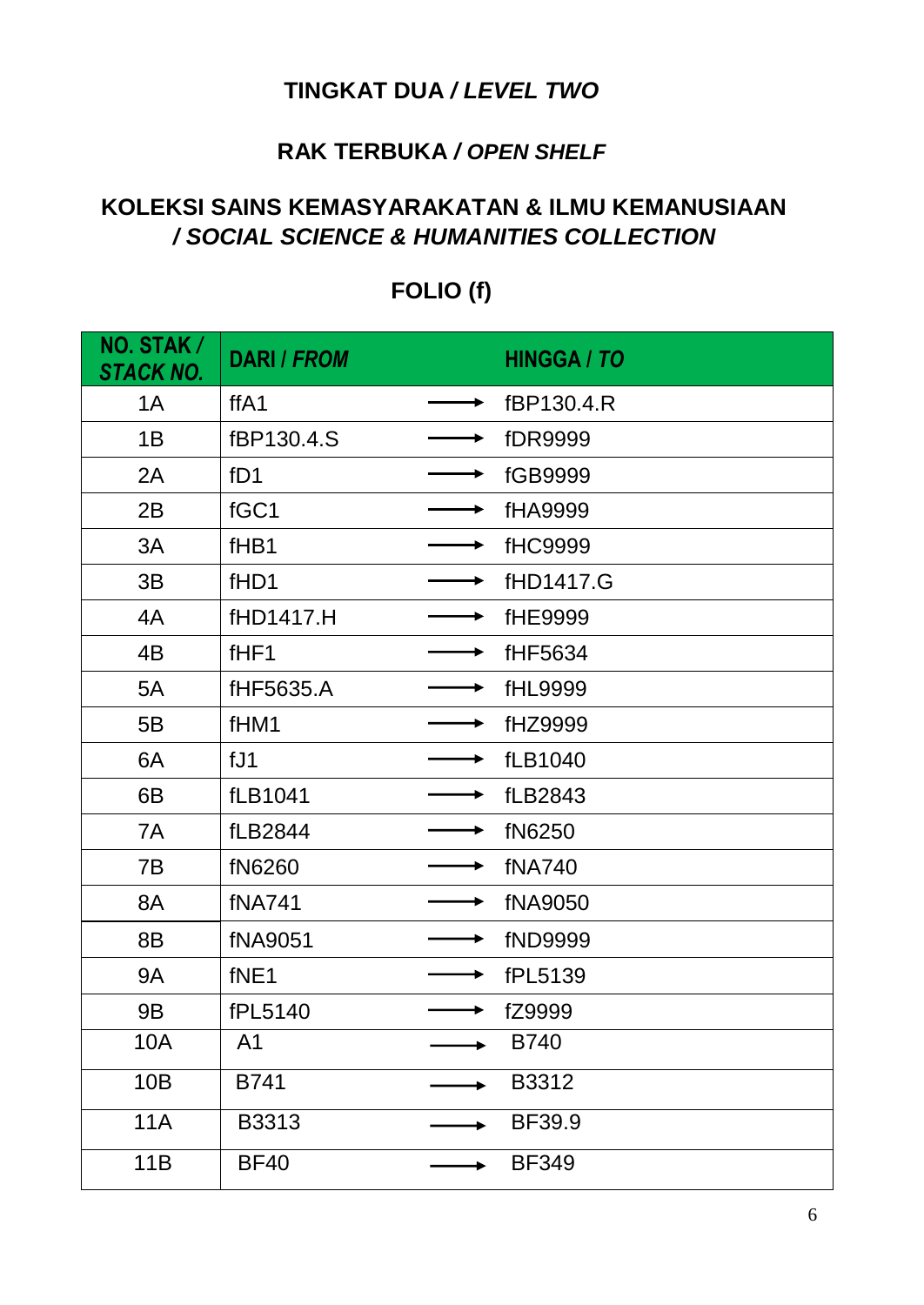| NO. STAK /<br>STACK NO. | <b>DARI / FROM</b> | <b>HINGGA / TO</b> |
|-------------------------|--------------------|--------------------|
| 12A                     | <b>BF350</b>       | <b>BF637.C6</b>    |
| 12B                     | BF637.C7           | <b>BF721</b>       |
| 13A                     | <b>BF722</b>       | <b>BJ1499</b>      |
| 13B                     | <b>BJ1500</b>      | <b>BL2299</b>      |
| <b>14A</b>              | <b>BL2300</b>      | BP130.9            |
| 14B                     | <b>BP131</b>       | <b>BP160</b>       |
| <b>15A</b>              | <b>BP161</b>       | BP173.75.C         |
| 15B                     | BP173.75.D         | <b>BQ9999</b>      |
| <b>16A</b>              | BR <sub>1</sub>    | <b>CB475</b>       |
| 16B                     | <b>CB476</b>       | D <sub>199.9</sub> |
| 17A                     | D <sub>200</sub>   | D771               |
| 17B                     | D772               | DA589.9            |
| <b>18A</b>              | <b>DA590</b>       | DK67.9             |
| 18 <sub>B</sub>         | <b>DK68</b>        | DS35.625           |
| 19A                     | DS35.63            | DS149.9            |
| 19B                     | <b>DS150</b>       | <b>DS448.M</b>     |
| <b>20A</b>              | <b>DS448.N</b>     | DS503.6            |
| 20 <sub>B</sub>         | <b>DS504</b>       | DS530.4            |
| 21A                     | DS530.5            | <b>DS589</b>       |
| 21B                     | <b>DS590</b>       | DS596.9            |
| 22A                     | <b>DS597</b>       | <b>DS631</b>       |
| 22B                     | <b>DS632</b>       | <b>DS711</b>       |
| 23A                     | <b>DS712</b>       | <b>DS799.9</b>     |
| 23B                     | <b>DS800</b>       | <b>DT99</b>        |
| 24A                     | DT100              | E169.1.B           |
| 24B                     | E169.1.C           | E185.7             |
| 25A                     | E185.8             | E699               |
| 25B                     | E670               | E9999              |
| 26A                     | F <sub>1</sub>     | F9999              |
| 26B                     | G <sub>1</sub>     | G155.A1T729        |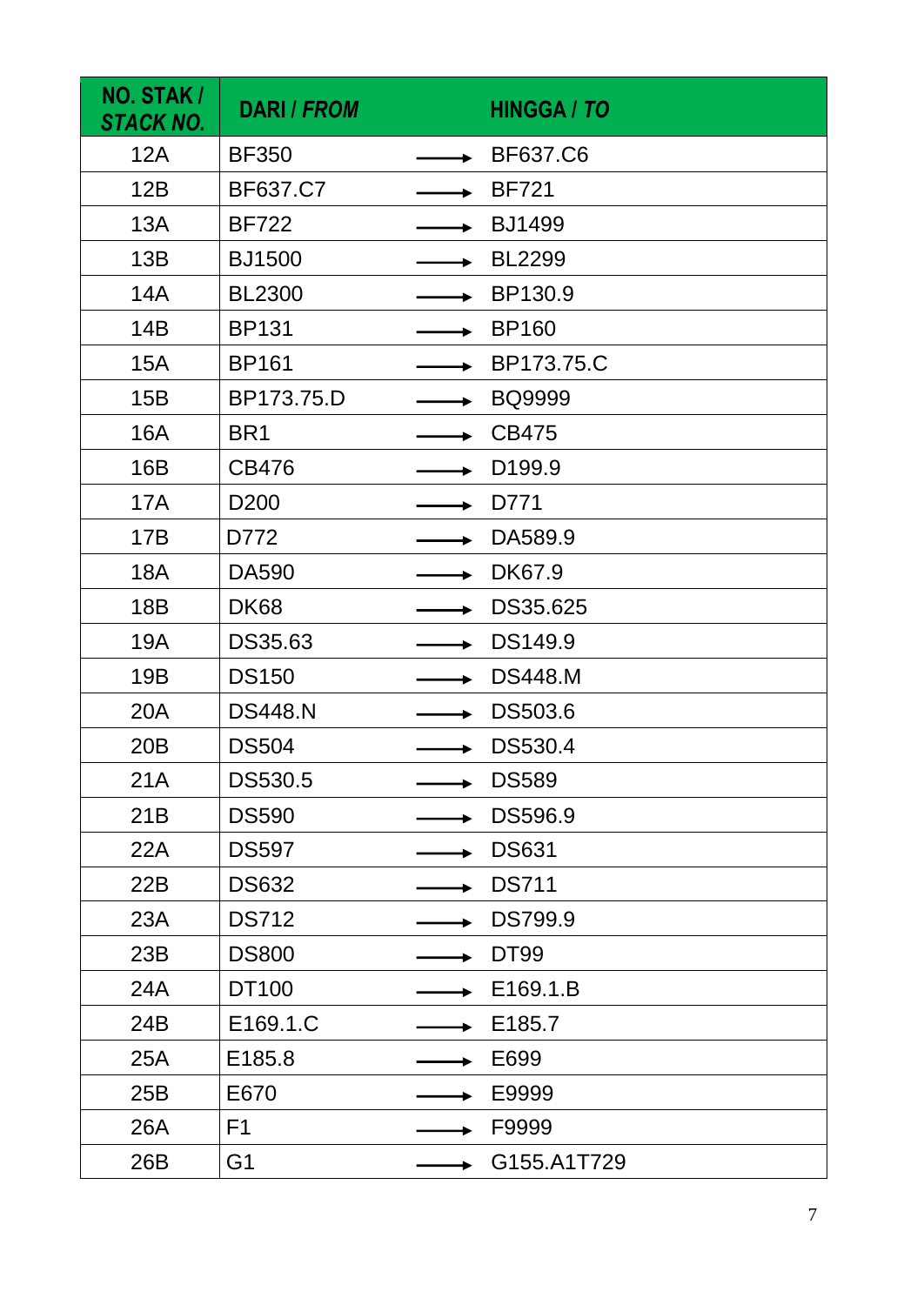| NO. STAK /<br>STACK NO. | <b>DARI / FROM</b> | <b>HINGGA / TO</b> |
|-------------------------|--------------------|--------------------|
| 27A                     | G155.A1T730        | GB661.2.L          |
| 27B                     | GB661.2.M          | GE159              |
| 28A                     | GE160              | <b>GN29</b>        |
| 28B                     | <b>GN30</b>        | <b>GN420</b>       |
| 29A                     | <b>GN421</b>       | <b>GN635.S2R</b>   |
| 29B                     | GN635.S2S          | GR325.C999         |
| 30A                     | <b>GR325.D</b>     | GV706.5            |
| 30 <sub>B</sub>         | GV706.6            | GV9999             |
| 31A                     | H1                 | H62.P4             |
| 31B                     | H62.P5             | <b>HA29.H9</b>     |
| 32A                     | <b>HA29.I</b>      | <b>HA9999</b>      |
| 32B                     | H <sub>B</sub> 1   | <b>HB135</b>       |
| 33A                     | <b>HB136</b>       | HB171.5.B8         |
| 33B                     | HB171.5.B9         | <b>HB172.S</b>     |
| 34A                     | <b>HB172.T</b>     | <b>HB615.M</b>     |
| 34B                     | <b>HB615.N</b>     | HB2110             |
| 35A                     | HB2111             | <b>HC59.7.B</b>    |
| 35B                     | <b>HC59.7.C</b>    | <b>HC79.E5K</b>    |
| 36A                     | <b>HC79.E5L</b>    | <b>HC110.D</b>     |
| 36B                     | <b>HC110.E</b>     | <b>HC259</b>       |
| 37A                     | <b>HC260</b>       | HC435.2            |
| 37B                     | HC435.3            | HC445.7            |
| 38A                     | HC445.8            | <b>HC9999</b>      |
| 38B                     | HD <sub>1</sub>    | HD30.28.C          |
| 39A                     | HD30.28.D          | <b>HD31.C</b>      |
| 39B                     | <b>HD31.D</b>      | <b>HD38.G</b>      |
| 40A                     | <b>HD38.H</b>      | HD57.9             |
| 40B                     | <b>HD58</b>        | HD59.9             |
| 41A                     | <b>HD60</b>        | <b>HD69.B7K</b>    |
| 41B                     | <b>HD69.B7L</b>    | HD82.H677          |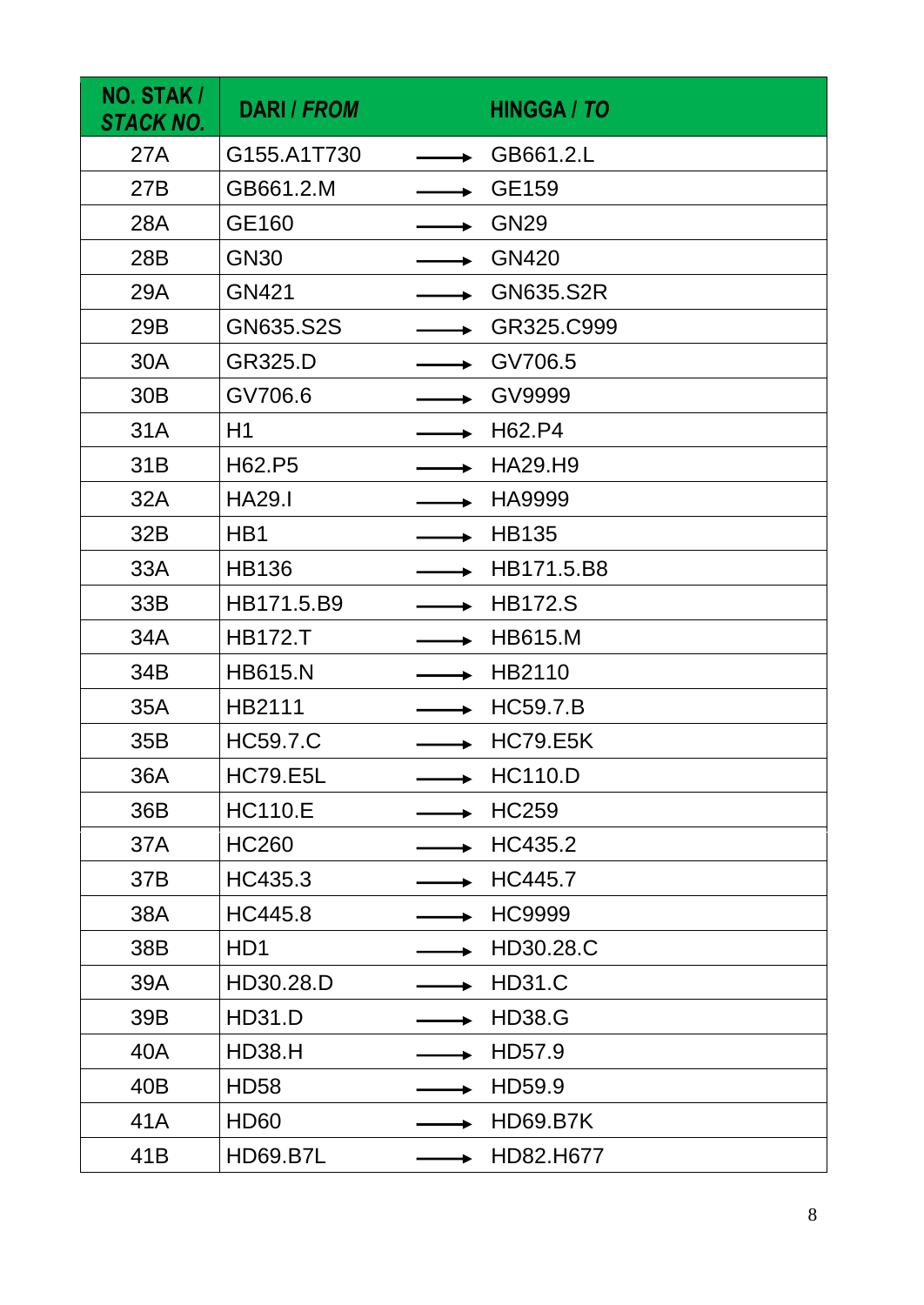| NO. STAK /<br>STACK NO. | <b>DARI / FROM</b> | <b>HINGGA / TO</b> |
|-------------------------|--------------------|--------------------|
| 42A                     | HD82.H678          | HD1399             |
| 42B                     | HD1400             | <b>HD2741.L</b>    |
| 43A                     | HD2741.M           | HD5599             |
| 43B                     | HD5600             | HD7287.99          |
| 44A                     | <b>HD7288</b>      | HD9199             |
| 44B                     | HD9200             | HD9999             |
| 45A                     | HE <sub>1</sub>    | HF1009.9           |
| 45B                     | <b>HF1010</b>      | <b>HF1599</b>      |
| 46A                     | <b>HF1600</b>      | HF5415.S6          |
| 46B                     | <b>HF5415.S7</b>   | HF5415.32          |
| 47A                     | HF5415.33          | HF5548.32.N        |
| 47B                     | HF5548.32.P        | HF5549.S599        |
| 48A                     | HF5549.S600        | <b>HF5616.U6V</b>  |
| 48B                     | <b>HF5616.U6W</b>  | <b>HF5667.F</b>    |
| 49A                     | <b>HF5667.G</b>    | HF5718.24          |
| 49B                     | HF5718.3           | HG221.C499         |
| 50A                     | HG221.C500         | <b>HG3881.P</b>    |
| 50 <sub>B</sub>         | <b>HG3881.Q</b>    | HG4515.19          |
| 51A                     | HG4515.2           | <b>HG5779</b>      |
| 51B                     | HG5780             | <b>HL85</b>        |
| 52A                     | <b>HM20</b>        | HM585.M599         |
| 52B                     | HM585.M600         | <b>HM742.L</b>     |
| 53A                     | <b>HM742.M</b>     | HM1033.S554        |
| 53B                     | HM1033.S555        | HM1260.Z           |
| 54A                     | HM1261             | <b>HN57.F</b>      |
| 54B                     | <b>HN57.G</b>      | HN690.8.N          |
| 55A                     | HN690.8.P          | HQ242.55           |
| 55B                     | HQ242.6            | HQ773.9            |
| 56A                     | <b>HQ774</b>       | <b>HQ1180.G</b>    |
| 56B                     | <b>HQ1180.H</b>    | HQ9999             |
| 57A                     | HS <sub>1</sub>    | <b>HT166.G</b>     |
| 57B                     | <b>HT166.H</b>     | <b>HT371.H</b>     |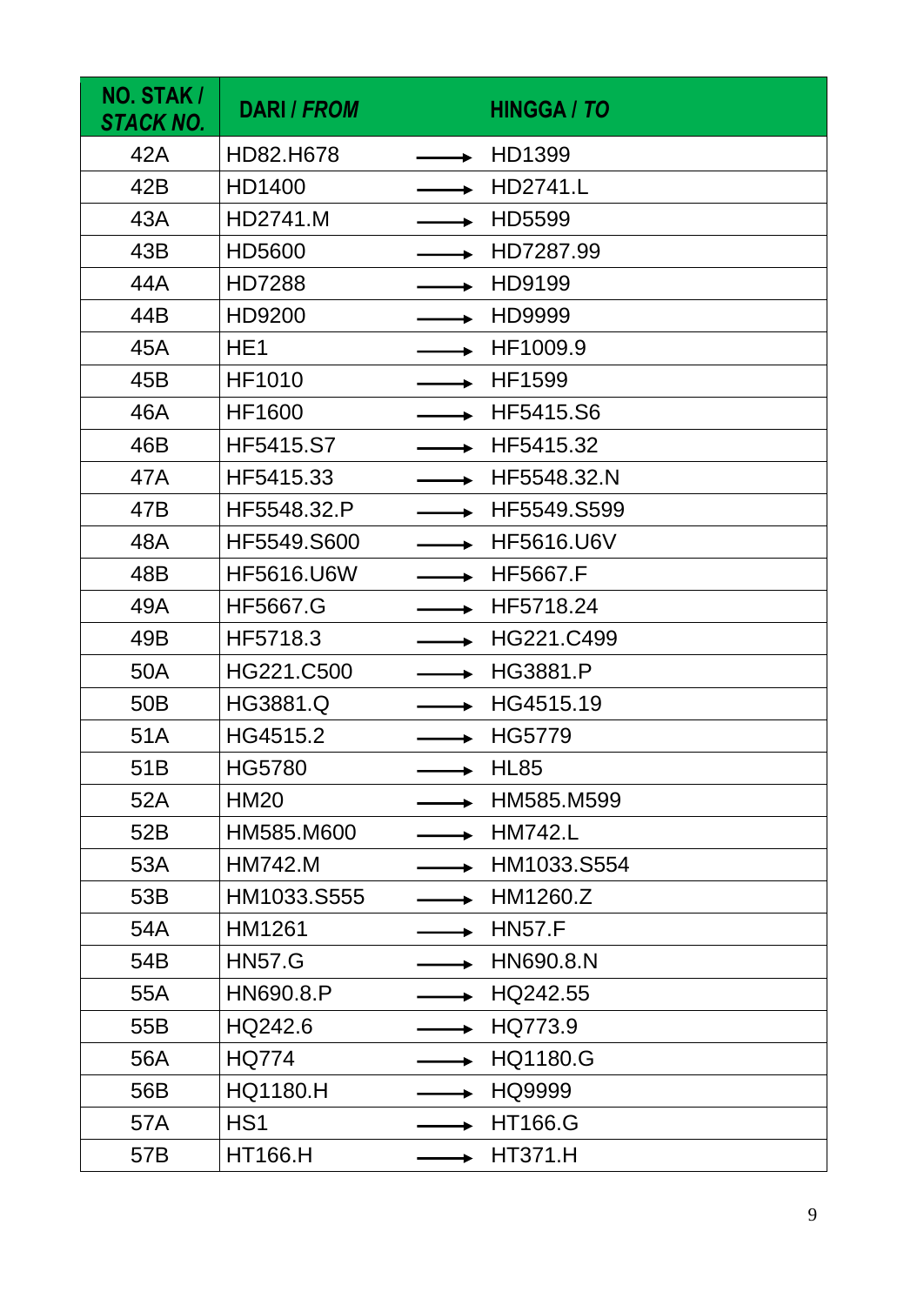| NO. STAK /<br>STACK NO. | <b>DARI / FROM</b> | <b>HINGGA / TO</b> |
|-------------------------|--------------------|--------------------|
| 58A                     | <b>HT371.J</b>     | <b>HU9999</b>      |
| 58B                     | HV1.A              | <b>HV94</b>        |
| 59A                     | <b>HV95</b>        | HV1596.9           |
| 59B                     | <b>HV1597</b>      | <b>HV6431.B</b>    |
| 60A                     | <b>HV6431.C</b>    | HV8693             |
| 60B                     | <b>HV8694</b>      | HX9999             |
| 61A                     | J <sub>1</sub>     | <b>JA84.I4K</b>    |
| 61B                     | <b>JA84.I4L</b>    | <b>JC364</b>       |
| 62A                     | <b>JC365</b>       | <b>JF199</b>       |
| 62B                     | <b>JF200</b>       | <b>JK273</b>       |
| 63A                     | <b>JK274</b>       | <b>JN978</b>       |
| 63B                     | <b>JN979</b>       | JQ719.A44          |
| 64A                     | JQ719.A45          | <b>JV99</b>        |
| 64B                     | <b>JV100</b>       | JX1959             |
| 65A                     | <b>JX1960</b>      | JZ9999             |
| 65B                     | K <sub>1</sub>     | <b>KB62</b>        |
| 66A                     | <b>KB63</b>        | <b>KD109</b>       |
| 72B                     | LB1645.G           | LB1731.R           |
| 73A                     | LB1731.S           | LB2342             |
| 73B                     | LB2342.1           | LB2806.15.M        |
| 74A                     | LB2806.15.P        | LB3013.39          |
| 74B                     | LB3013.4           | LC191.B            |
| 75A                     | LC191.C            | LC2605.C           |
| 75B                     | LC2605.D           | LC5224             |
| 76A                     | LC5225             | <b>ML169</b>       |
| 76B                     | <b>ML170</b>       | <b>ML999</b>       |
| 77A                     | <b>ML1000</b>      | MT <sub>6</sub> .R |
| 77B                     | MT <sub>6.</sub> S | N5599.Z            |
| 78A                     | N5600              | N7429.Z            |
| 78B                     | N7430              | N1119.Z            |
| 79A                     | <b>NA1120</b>      | NA4999.Z           |
| 79B                     | <b>NA5000</b>      | <b>NC1320.L</b>    |
| 80A                     | <b>NC1320.M</b>    | NK1166.Z           |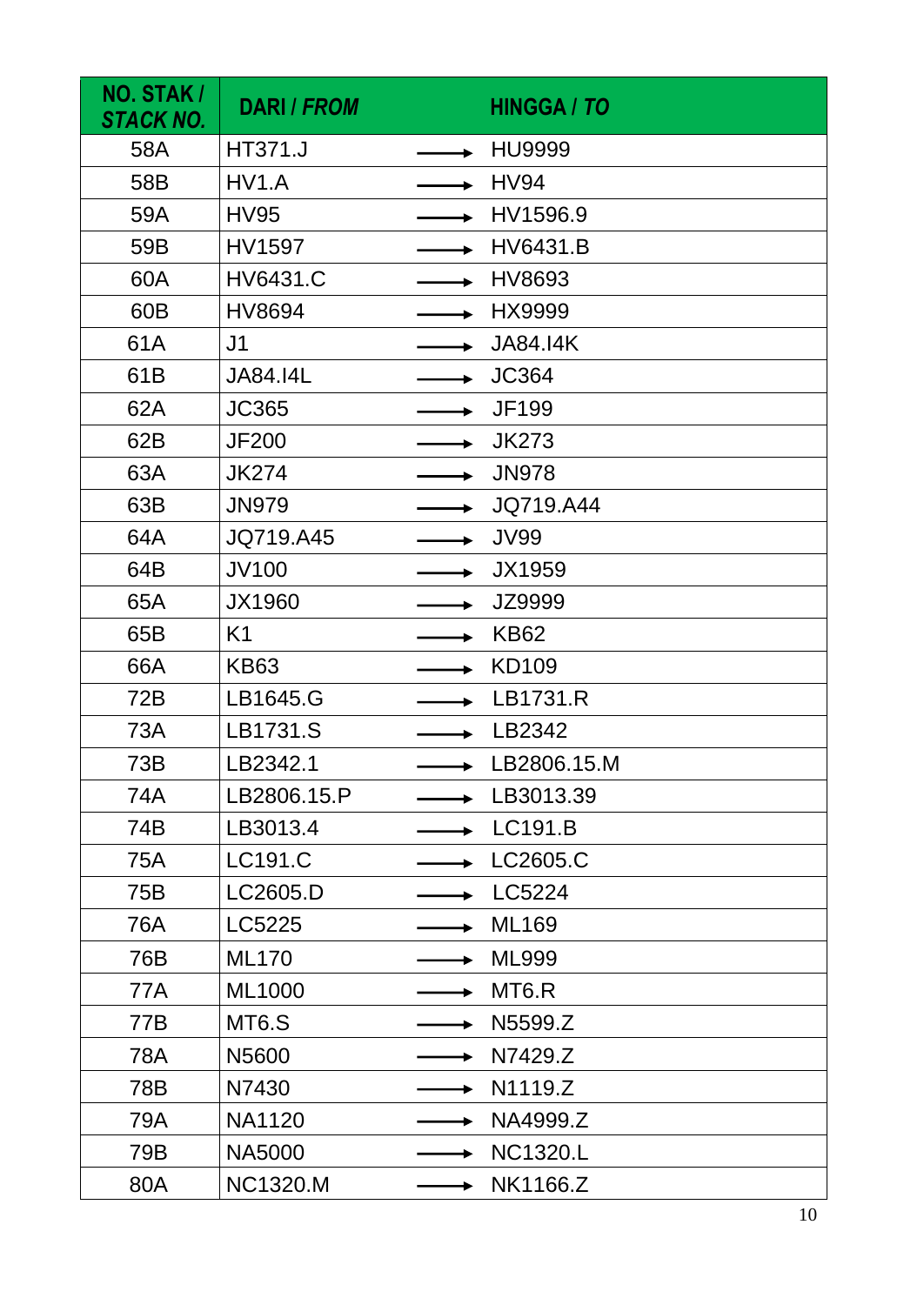| NO. STAK /<br><b>STACK NO.</b> | <b>DARI / FROM</b> |   | <b>HINGGA / TO</b> |
|--------------------------------|--------------------|---|--------------------|
| 80 <sub>B</sub>                | <b>NK1167.A</b>    |   | NZ9999             |
| 81A                            | P <sub>1</sub>     |   | P91.9              |
| 81B                            | P92                |   | P124               |
| 82A                            | P <sub>125</sub>   |   | P326.9             |
| 82B                            | P327               |   | PE1199.Z           |
| 83A                            | PE1200             |   | PG3457             |
| 83B                            | <b>PG3458</b>      |   | <b>PL729.Z</b>     |
| 84A                            | <b>PL730</b>       |   | PL5073             |
| 84B                            | PL5074             |   | <b>PM9999</b>      |
| 85A                            | PN <sub>1</sub>    |   | PN1992.5.N         |
| 85B                            | PN1992.5.P         |   | PN2103             |
| 86A                            | <b>PN2104</b>      | ▶ | <b>PN4799</b>      |
| 86B                            | <b>PN4800</b>      |   | PQ6999             |
| 87A                            | PQ7000             |   | PR1260             |
| 87B                            | PR1261             |   | <b>PR4229</b>      |
| 88A                            | PR4230             |   | PR6013.R327R       |
| 88B                            | PR6013.R327S       |   | <b>PR9599</b>      |
| 89A                            | <b>PR9600</b>      | → | <b>PS3522</b>      |
| 89B                            | <b>PS3523</b>      |   | PZ9999             |
| 90A                            | Z <sub>1</sub>     | ▶ | Z685               |
| 90 <sub>B</sub>                | Z686               |   | ZA9999             |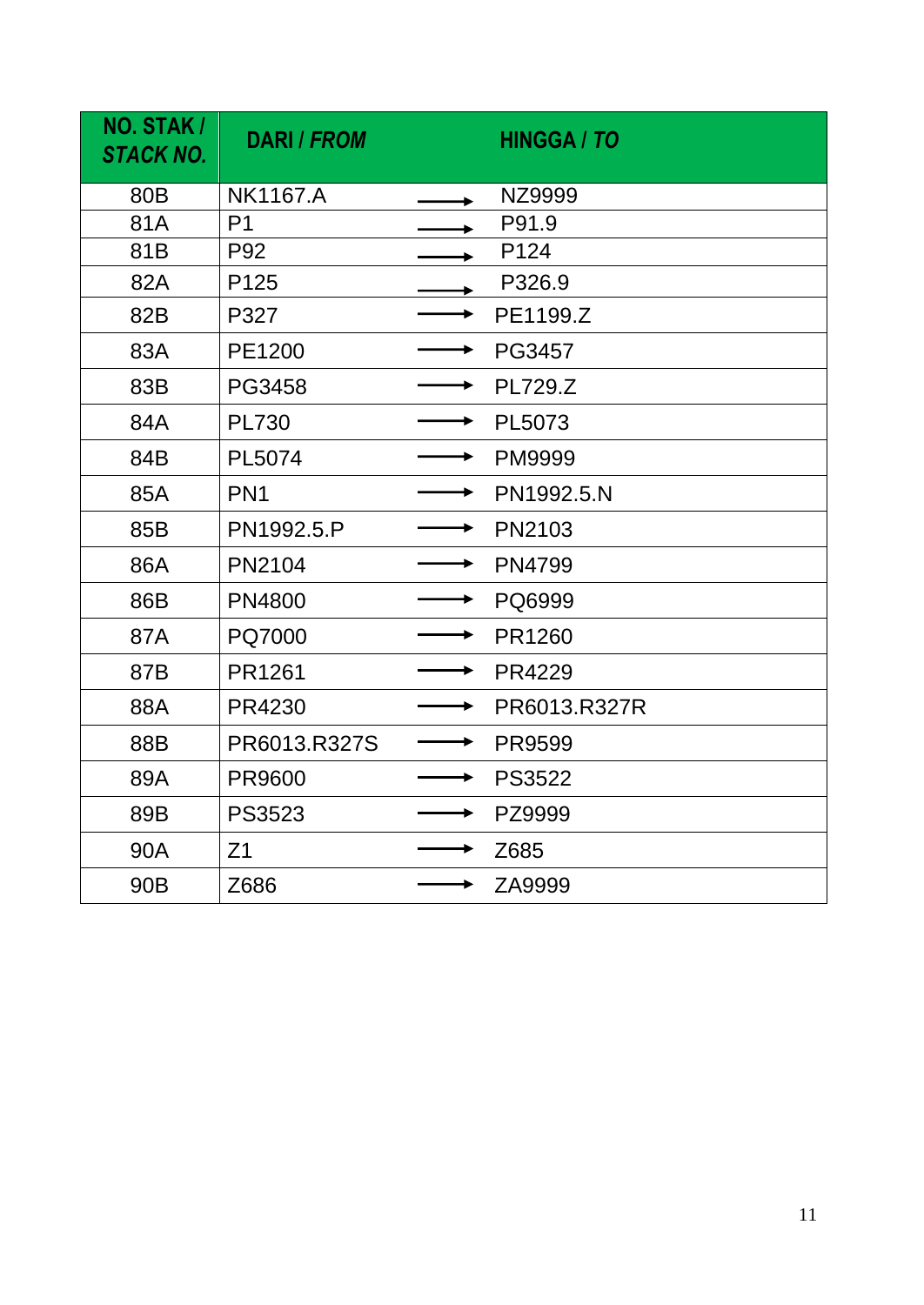# **KOLEKSI BACAAN RINGAN DAN FIKSYEN /** *LIGHT READING & FICTION COLLECTION*

| <b>NO. STAK</b><br>/STACK<br>NO. | DARI / FROM   | HINGGA / TO                     |
|----------------------------------|---------------|---------------------------------|
| 91A                              | FIKSYEN (F.A) | $\longrightarrow$ FIKSYEN (F.J) |
| 91 <sub>B</sub>                  | FIKSYEN (F.K) | FIKSYEN (F.Z)                   |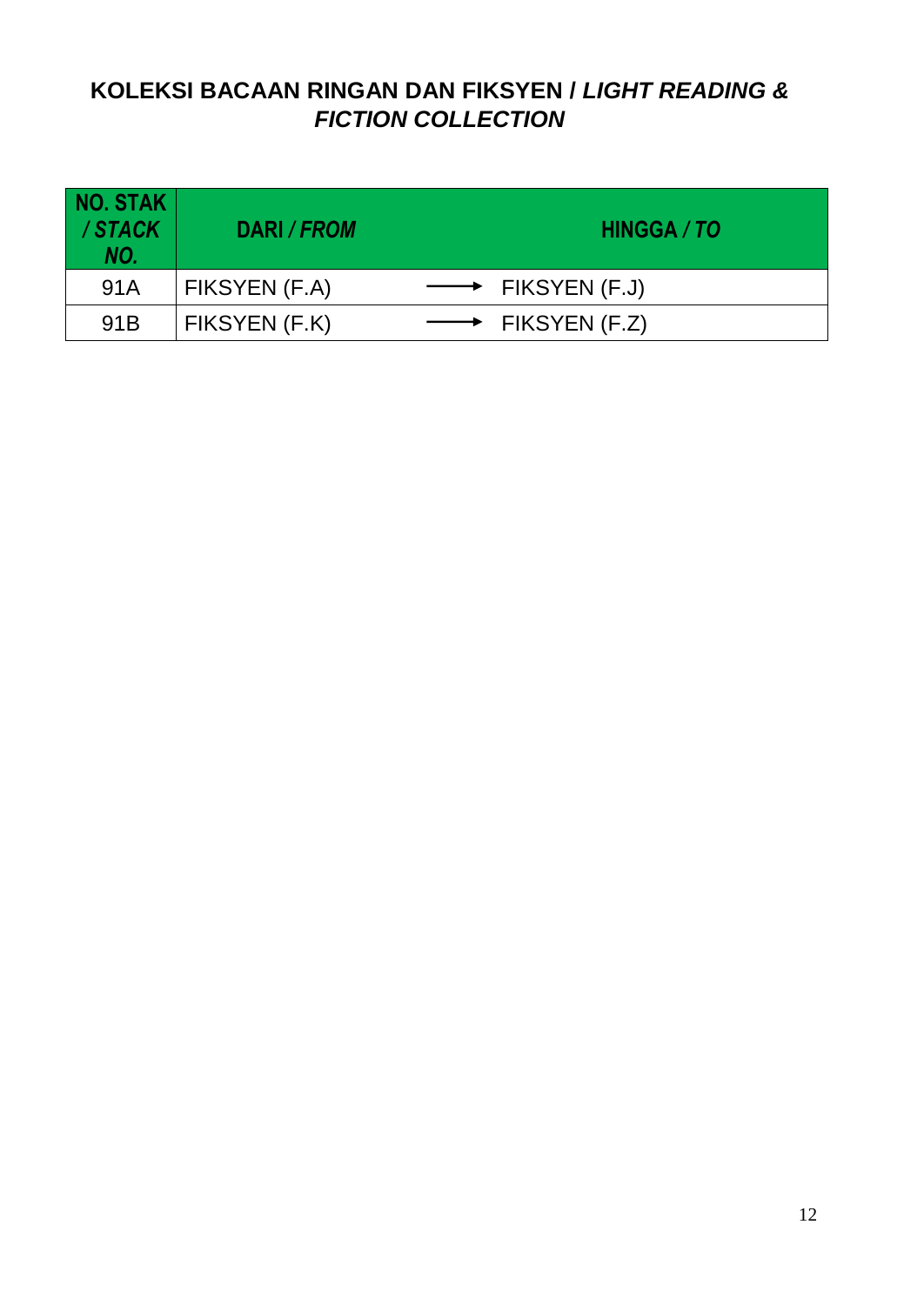# **TINGKAT TIGA** */ LEVEL THREE*

#### **RAK TERBUKA** */ OPEN SHELF*

# **KOLEKSI SAINS DAN TEKNOLOGI** */ SCIENCE AND TECHNOLOGY COLLECTION*

| NO. STAK /<br>STACK NO. | <b>DARI / FROM</b> | <b>HINGGA / TO</b> |
|-------------------------|--------------------|--------------------|
| 1A                      | ffQ1               | fQA73.B3L          |
| 1B                      | fQA76.73.B3M       | fQA135.5.L         |
| 2A                      | fQA135.5.M         | fQB9999            |
| 2B                      | fQC1               | <b>fQD45.F</b>     |
| 3A                      | fQD45.H            | fQE28.2.M          |
| 3B                      | fQE28.2.N          | <b>fQH316</b>      |
| 4A                      | <b>fQH317</b>      | <b>fQK899</b>      |
| 4C                      | <b>fQK900</b>      | fQP34.5.S599       |
| 5A                      | fQP34.5.S600       | fQR64              |
| 5B                      | fQR65              | fRC69              |
| 6A                      | fRC70              | <b>fRM300.G</b>    |
| 6B                      | <b>fRM300.H</b>    | <b>fSB189</b>      |
| 7A                      | <b>fSB190</b>      | fSZ9999            |
| 7B                      | fT1                | <b>fTA709</b>      |
| 8A                      | <b>fTA710</b>      | <b>fTH434</b>      |
| 8B                      | <b>fTH435</b>      | <b>fTK3199</b>     |
| <b>9A</b>               | <b>fTK3200</b>     | <b>fTR649</b>      |
| <b>9B</b>               | <b>fTR650</b>      | fVM9999            |
| 10A                     | Q <sub>1</sub>     | Q175.S             |
| 10B                     | Q175.T             | Q9999              |
| <b>11A</b>              | QA1                | QA21               |
| 11B                     | <b>QA22</b>        | QA69               |
| 12A                     |                    | -                  |
| 12B                     |                    |                    |
| <b>13A</b>              | -                  | ۰                  |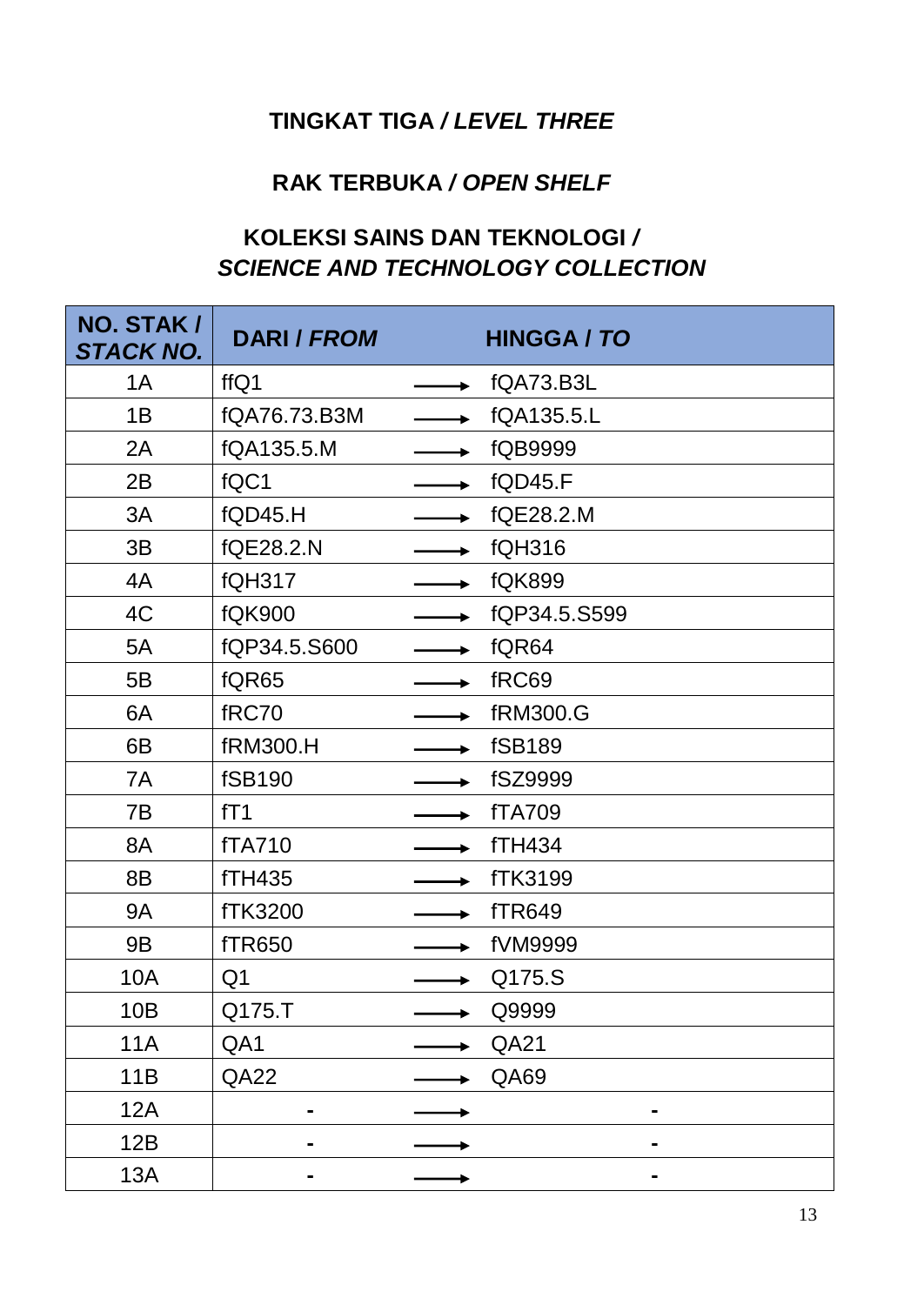| NO. STAK /<br>STACK NO. | <b>DARI / FROM</b> | <b>HINGGA / TO</b> |
|-------------------------|--------------------|--------------------|
| 13B                     | <b>QA70</b>        | QA76.5.M           |
| 14A                     | QA76.5.N           | QA76.6.H           |
| 14B                     | QA76.6.1           | QA76.7.G           |
| <b>15A</b>              | QA76.7.H           | QA76.73.C152       |
| 15B                     | QA76.73.C153       | QA76.73.J38G       |
| <b>16A</b>              | QA76.73.J38H       | QA76.758.Q         |
| 16B                     | QA76.758.R         | QA76.76.P4J        |
| <b>17A</b>              | QA76.76.P4K        | QA76.8.M3L         |
| 17B                     | QA76.8.M3M         | QA76.9.D26B        |
| <b>18A</b>              | QA76.9.D26C        | QA76.9.F3          |
| 18 <sub>B</sub>         | QA76.9.F4          | QA155.H            |
| 19A                     | QA155.I            | QA247.R            |
| 19B                     | QA247.S            | QA273.5            |
| 20A                     | QA273.6            | QA276.12.L         |
| 20B                     | QA276.12.M         | QA279.4.C          |
| 21A                     | QA279.4.D          | QA303.G            |
| 21B                     | QA303.H            | QA331.F            |
| 22A                     | QA331.G            | QA339              |
| 22B                     | QA400              | QA529              |
| 23A                     | QA530              | QA899              |
| 23B                     | QA900              | QB9999             |
| 24A                     | QC1                | QC23.G             |
| 24B                     | QC23.H             | QC173.65.D         |
| 25A                     | QC173.65.E         | QC176.I            |
| 25B                     | QC176.J            | QC355.2.G          |
| 26A                     | QC355.2.H          | QC639              |
| 26B                     | QC640              | QC789              |
| 27A                     | QC790              | QC806.R            |
| 27B                     | QC806.S            | QC9999             |
| 28A                     | QD1                | QD31.2.S           |
| 28B                     | QD31.2.T           | QD75.2.S           |
| 29A                     | QD75.2.T           | QD95.52.J          |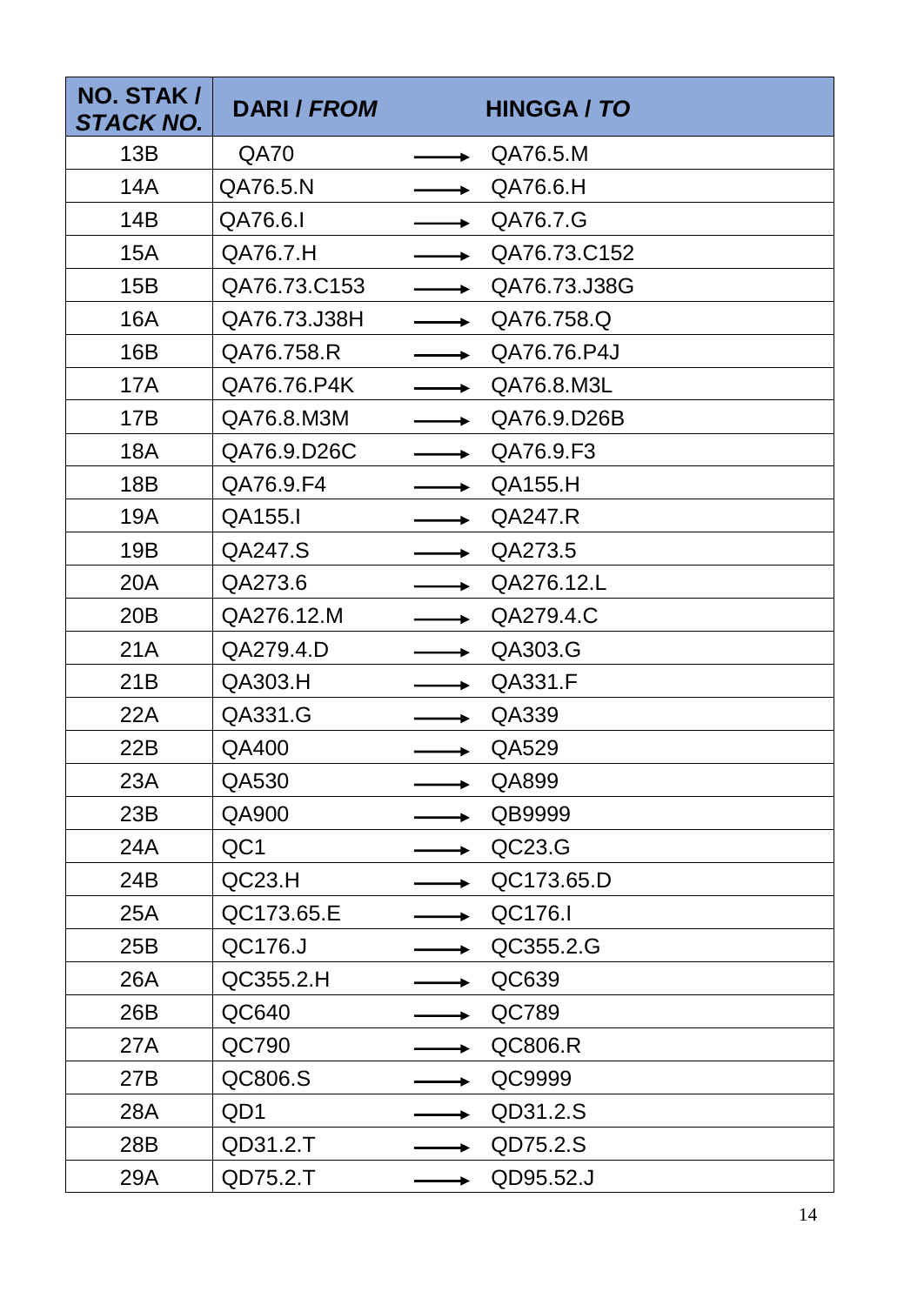| NO. STAK /<br>STACK NO. | <b>DARI / FROM</b> | <b>HINGGA / TO</b> |
|-------------------------|--------------------|--------------------|
| 29B                     | QD95.52.K          | QD179              |
| 30A                     | QD180              | QD253              |
| 30 <sub>B</sub>         | QD254              | QD305.H            |
| 31A                     | QD305.I            | QD381.8.M          |
| 31B                     | QD381.8.N          | QD431.A            |
| 32A                     | QD431.B            | QD456              |
| 32B                     | QD457              | QD469              |
| 33A                     | QD470              | QD501.B            |
| 33B                     | QD501.C            | QD508              |
| 34A                     | QD509              | QD699              |
| 34B                     | <b>QD700</b>       | QD9999             |
| 35A                     | QE1                | QE461              |
| 35B                     | QE462              | QE9999             |
| 36A                     | QH1                | QH104              |
| 36B                     | QH105              | QH308.5            |
| 37A                     | QH308.6            | <b>QH352.L</b>     |
| 37B                     | QH352.M            | QH431.S9161        |
| 38A                     | QH431.S9162        | QH530              |
| 38B                     | QH531              | QH541.5.S3C        |
| 39A                     | QH541.5.S3D        | <b>QH581.L</b>     |
| 39B                     | QH581.M            | QH9999             |
| 40A                     | QK1                | QK499              |
| 40B                     | QK500              | QK672              |
| 41A                     | QK673              | <b>QK881</b>       |
| 41B                     | QK882              | QK9999             |
| 42A                     | QL1                | <b>QL363.C</b>     |
| 42B                     | QL363.D            | <b>QL466</b>       |
| 43A                     | <b>QL467</b>       | <b>QL605.R</b>     |
| 43B                     | <b>QL605.S</b>     | QL691.L            |
| 44A                     | QL691.M            | <b>QL757.I</b>     |
| 44B                     | QL757.J            | QM9999             |
| 45A                     | QP1                | QP95               |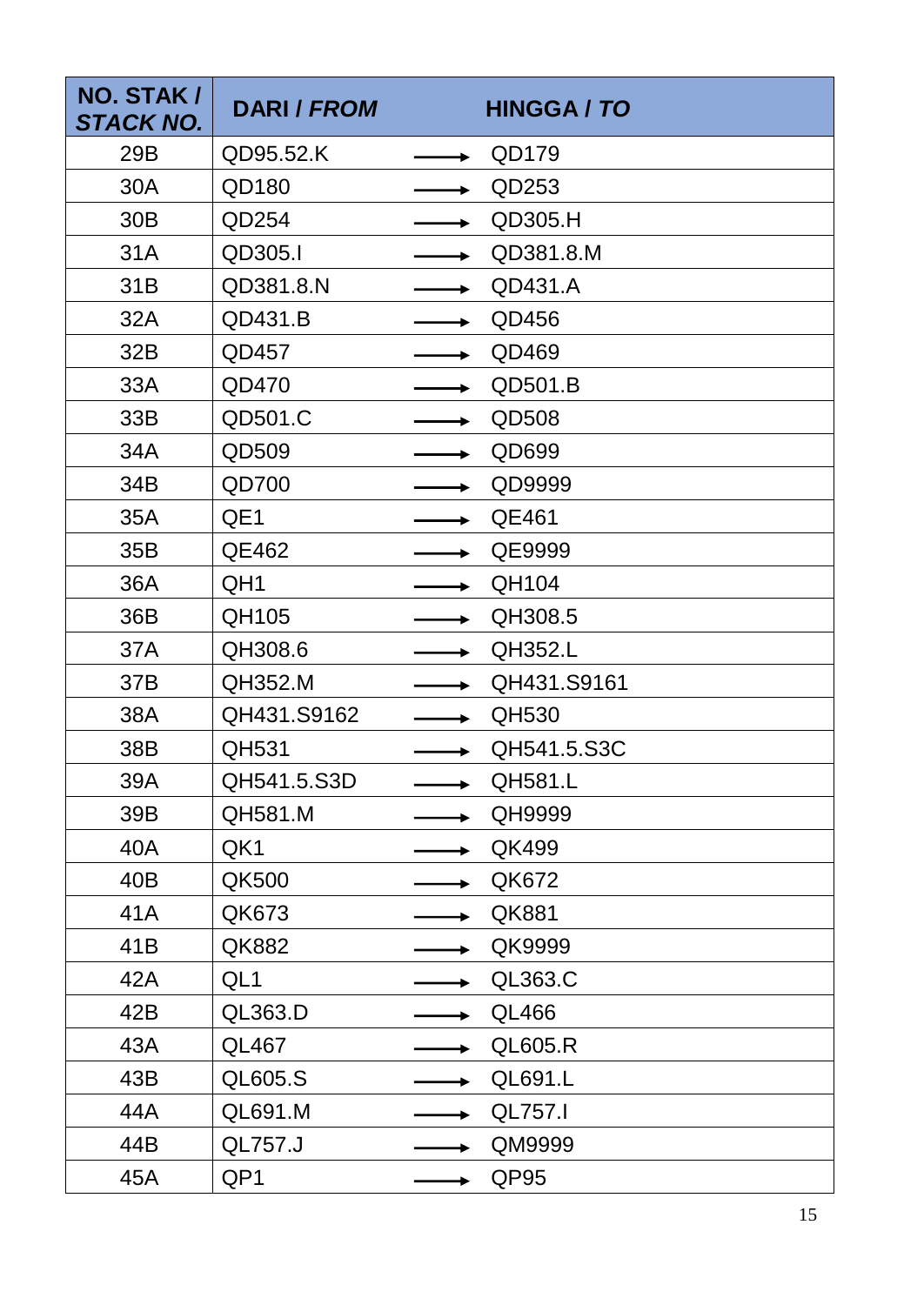| NO. STAK /<br>STACK NO. | <b>DARI / FROM</b> | <b>HINGGA / TO</b> |
|-------------------------|--------------------|--------------------|
| 45B                     | QP96               | QP309              |
| 46A                     | QP310              | QP514.I            |
| 46B                     | QP514.J            | QP535.S8           |
| 47A                     | QP535.S9           | QP620.B            |
| 47B                     | QP620.C            | QP801.H            |
| 48A                     | QP801.I            | QP9999             |
| 48B                     |                    |                    |
| 49A                     | QR1                | <b>QR53.L</b>      |
| 49B                     | QR53.M             | QR111.Q            |
| 50A                     | QR111.R            | QR119              |
| 50 <sub>B</sub>         | QR200              | QR9999             |
| 51A                     | R <sub>1</sub>     | R857.M             |
| 51B                     | <b>R857.N</b>      | <b>RA425.N</b>     |
| 52A                     | <b>RA425.P</b>     | <b>RA781</b>       |
| 52B                     | <b>RA782</b>       | <b>RB40.D</b>      |
| 53A                     | <b>RB40.E</b>      | <b>RC112</b>       |
| 53B                     | <b>RC113</b>       | <b>RC329</b>       |
| 54A                     | <b>RC330</b>       | <b>RC469</b>       |
| 54B                     | <b>RC470</b>       | <b>RC536</b>       |
| 55A                     | <b>RC537</b>       | <b>RC649</b>       |
| 55B                     | <b>RC650</b>       | <b>RC964</b>       |
| 56A                     | <b>RC965</b>       | <b>RG639</b>       |
| 56B                     | <b>RG640</b>       | <b>RJ506.P</b>     |
| 57A                     | <b>RJ506.Q</b>     | <b>RM170</b>       |
| 57B                     | <b>RM171</b>       | <b>RM300.G</b>     |
| 58A                     | <b>RM300.H</b>     | RM315.C5           |
| 58B                     | RM315.C6           | <b>RM9999</b>      |
| 59A                     | RS <sub>1</sub>    | <b>RS199</b>       |
| 59B                     | <b>RS200</b>       | RZ9999             |
| 60A                     | S <sub>1</sub>     | S602.9             |
| 60B                     | S603               | <b>SB208.S</b>     |
| 61A                     | SB610.2.A          | <b>SB999</b>       |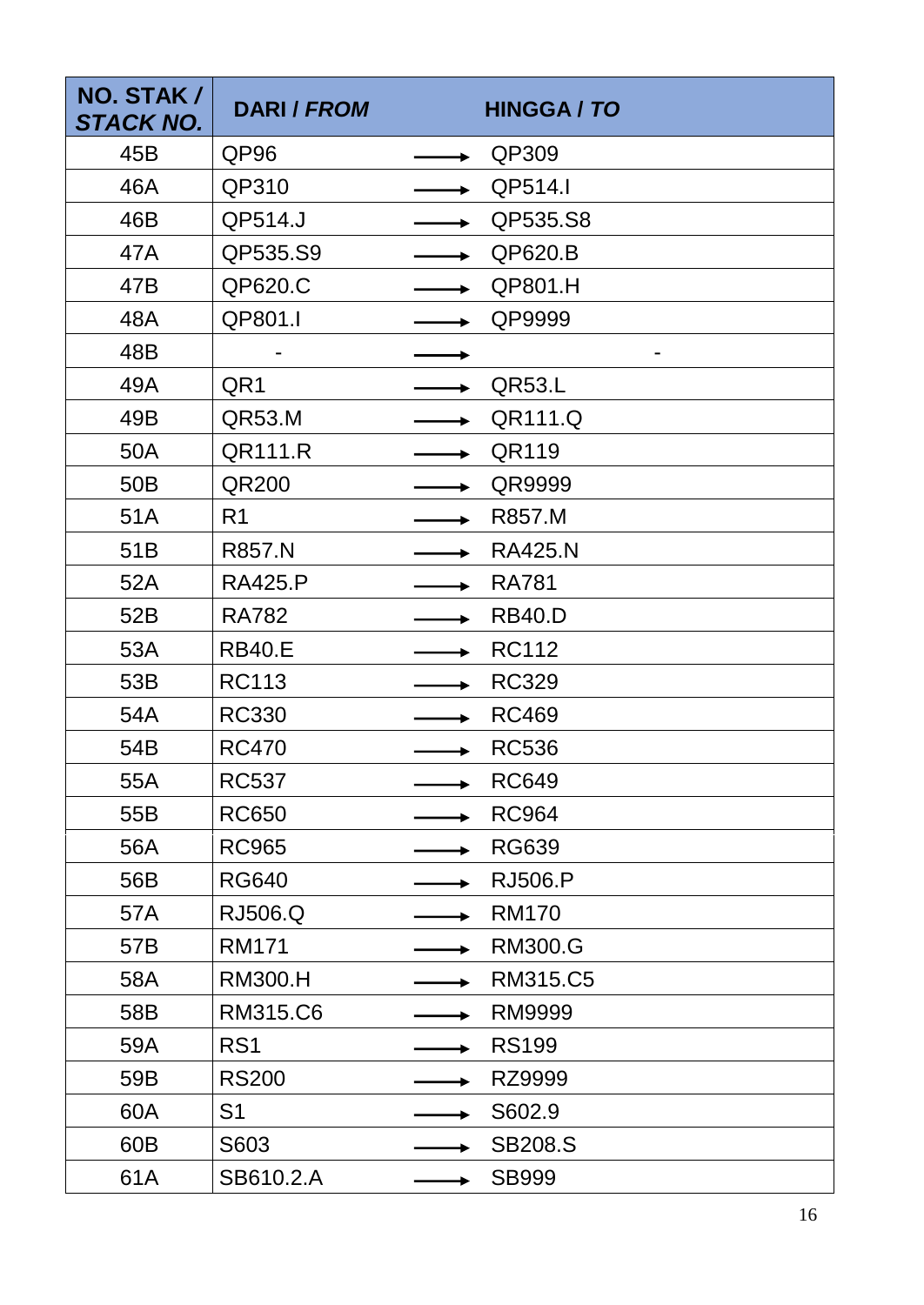| NO. STAK /<br><b>STACK NO.</b> | <b>DARI / FROM</b> | <b>HINGGA / TO</b> |
|--------------------------------|--------------------|--------------------|
| 61B                            | <b>SB611</b>       | SD1.M239           |
| 62A                            | SD1.M240           | <b>SF745.N</b>     |
| 62B                            | <b>SF745.P</b>     | SZ9999             |
| 63A                            | T <sub>1</sub>     | T57.6.H6544        |
| 63B                            | T57.6.H6546        | T58.6.L            |
| 64A                            | T58.6.M            | T385.G             |
| 64B                            | T385.H             | T9999              |
| 65A                            | TA <sub>1</sub>    | TA399              |
| 65B                            | TA400              | TA455.P7           |
| 66A                            | TA455.P71          | TA684.Z            |
| 66B                            | <b>TA685.A</b>     | TA9999             |
| 67A                            | TC <sub>1</sub>    | <b>TD257</b>       |
| 67B                            | <b>TD258</b>       | TD883              |
| 68A                            | <b>TD884</b>       | TG9999             |
| 68B                            | TH <sub>1</sub>    | TH2100             |
| 69A                            | <b>TH2101</b>      | <b>TH9999</b>      |
| 69B                            | TJ1                | TJ9999             |
| 70A                            | TK1                | TK5103.2.F         |
| 70 <sub>B</sub>                | TK5103.2.G         | TK5105.585         |
| <b>71A</b>                     | TK5105.586         | TK5105.888.N       |
| 71B                            | TK5105.888.P       | <b>TK7868.D5S</b>  |
| 72A                            | <b>TK7868.D5T</b>  | <b>TK7875.L</b>    |
| 72B                            | <b>TK7875.M</b>    | <b>TK9964</b>      |
| 73A                            | <b>TK9965</b>      | TP149.H3           |
| 73B                            | TP149.H4           | <b>TP156.S47K</b>  |
| 74A                            | <b>TP156.S47L</b>  | TP248.65.E4        |
| 74B                            | TP248.65.E5        | TP372.5.F          |
| 75A                            | TP372.5.G          | <b>TP699</b>       |
| 75B                            | <b>TP700</b>       | TP1180.P6          |
| 76A                            | TP1180.P7          | <b>TR896</b>       |
| 76B                            | <b>TR897</b>       | TS155.6.Q          |
| 77A                            | TS155.6.R          | <b>TS176.B</b>     |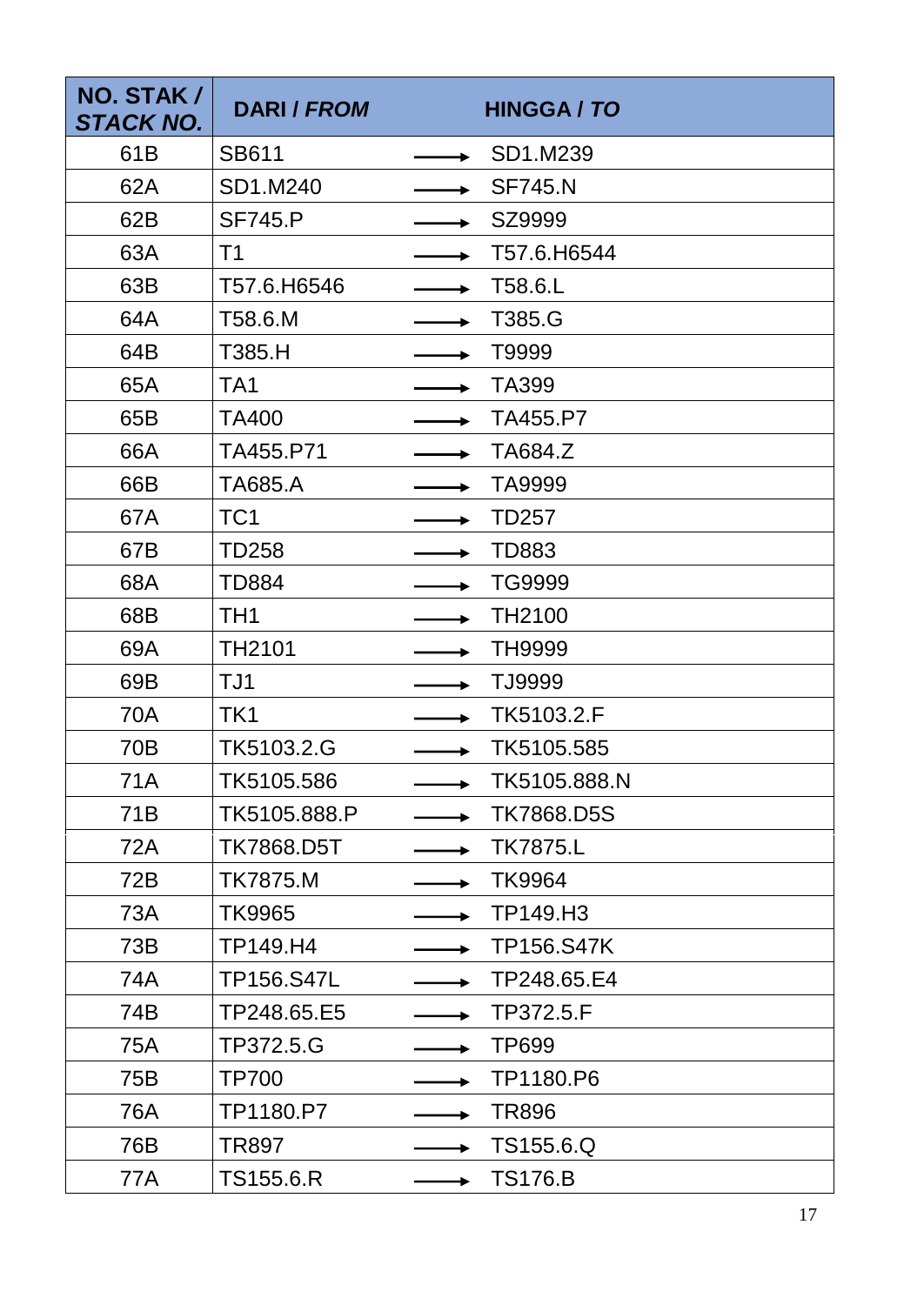| NO. STAK /<br><b>STACK NO.</b> | <b>DARI / FROM</b> | <b>HINGGA / TO</b> |
|--------------------------------|--------------------|--------------------|
| 77B                            | <b>TS176.C</b>     | <b>TS9999</b>      |
| <b>78A</b>                     | TT <sub>1</sub>    | <b>TX547.R</b>     |
| 78B                            | <b>TX547.S</b>     | <b>TX790</b>       |
| 79A                            | <b>TX791</b>       | U9999              |
| 79B                            | UA1                | <b>VM9999</b>      |
| 80A                            |                    |                    |
| 80B                            |                    |                    |
| 81A                            |                    |                    |
| 81B                            |                    |                    |
| 82A                            |                    |                    |
| 82B                            |                    |                    |
| 83A                            |                    |                    |
| 83B                            |                    |                    |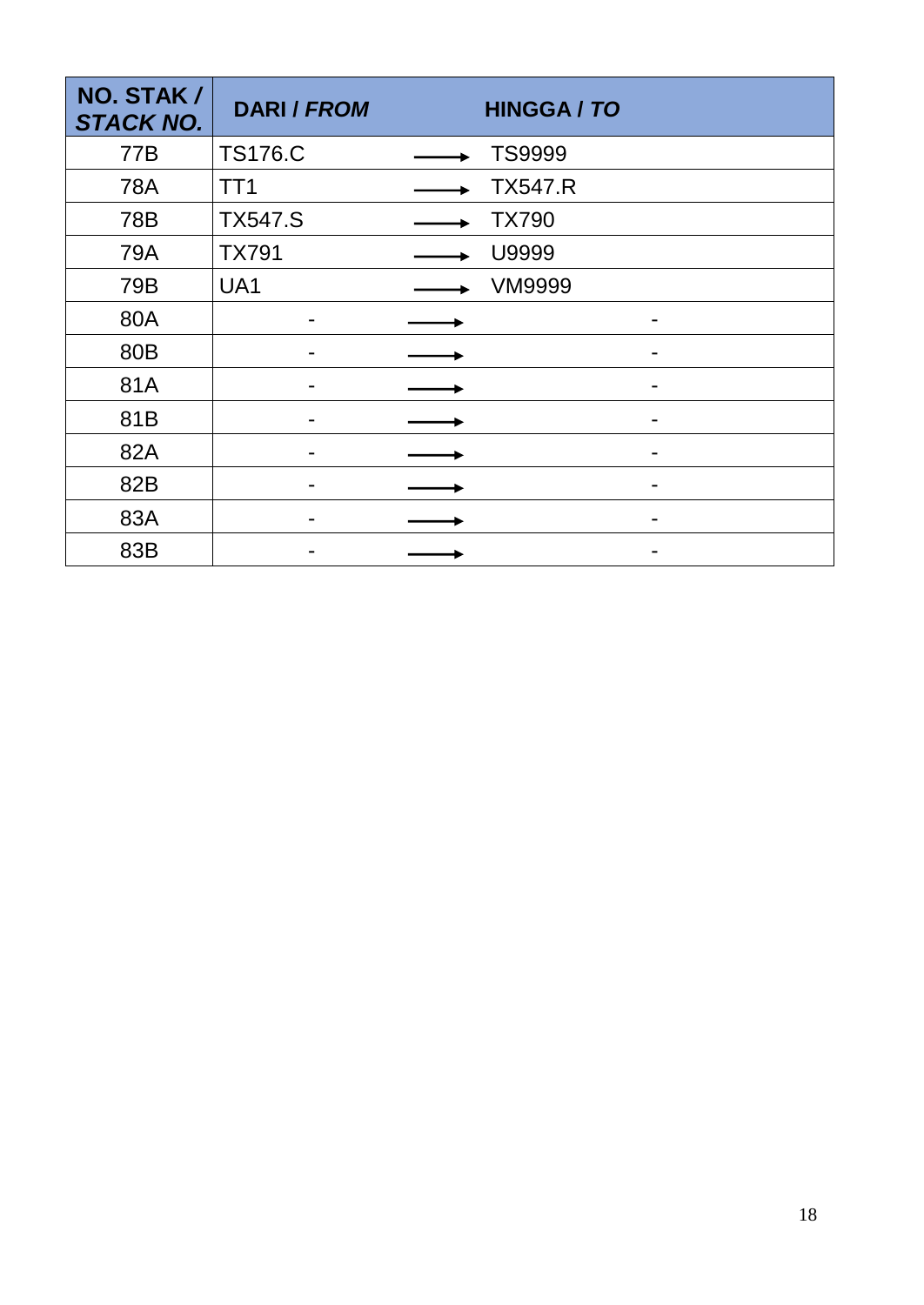# **TINGKAT TIGA** */ LEVEL THREE*

## **KOLEKSI RUJUKAN** */ REFERENCE COLLECTIONS*

| <b>NO.STAK/</b><br><b>STACK NO.</b> | <b>DARI / FROM</b>      | <b>HINGGA / TO</b>                    |
|-------------------------------------|-------------------------|---------------------------------------|
| R <sub>1</sub> A                    | rffA1                   | $\div$ rfDS613                        |
| R <sub>1</sub> B                    | rfDS614                 | $\div$ rfHC9999                       |
| R <sub>2</sub> A                    | rfHD1                   | $\rightarrow$ rfHS9999                |
| R <sub>2</sub> B                    | rfHT1                   | $\rightarrow$ rfKF4591.M5<br>(vol.45) |
| R <sub>3</sub> A                    | rfKF4591.M5<br>(vol.46) | $\longrightarrow$ rfKZ9999            |
| R <sub>3</sub> B                    | rfL1                    | $\overline{\phantom{1}}$ rfNX9999     |
| R <sub>4</sub> A                    | rfP1                    | $\div$ rfPS9999                       |
| R <sub>4</sub> B                    | rfQ1                    | $\rightarrow$ rfQC9999                |
| R <sub>5</sub> A                    | rfQD1                   | $\div$ rfRC299                        |
| R <sub>5</sub> B                    | rfRC300                 | $\rightarrow$ rfTS9999                |
| R <sub>6</sub> A                    | rfTT1                   | $\overline{\phantom{1}}$ rfZ3261.R    |
| R <sub>6</sub> B                    | rfZ3261.S               | $\div$ rfZ9999                        |
| R <sub>7</sub> A                    | rA1                     | $\star$ rCC9999                       |
| R7B                                 | rCD1                    | $\rightarrow$ rDS524                  |
| R <sub>8</sub> A                    | rDS524.1                | → rGV1699                             |
| R <sub>8</sub> B                    | rGV1700                 | $\rightarrow$ rHG170                  |
| R <sub>9</sub> A                    | <b>rHG171</b>           | $\rightarrow$ rJQ199                  |
| R <sub>9</sub> B                    | rJQ200                  | $\rightarrow$ rKF6113                 |
| <b>R10A</b>                         | rKF6114                 | $\rightarrow$ rLG9999                 |
| R <sub>10</sub> B                   | rM1                     | $\triangleright$ rPE1628.T            |
| <b>R11A</b>                         | rPE1628.U               | $\rightarrow$ rPL5092.L               |
| <b>R11B</b>                         | rPL5092.M               | $\overline{\phantom{0}}$ rQA199       |
| <b>R12A</b>                         | rQA200                  | ► rQK9999                             |
| <b>R12B</b>                         | rQL1                    | $\overline{\phantom{1}}$ rSB99        |
| <b>R13A</b>                         | rSB100                  | $\overline{\phantom{0}}$ rTP155       |
| <b>R13B</b>                         | rTP156                  | $\rightarrow$ rZ1038                  |
| <b>R14A</b>                         | rZ1039                  | $\div$ rZ5817                         |